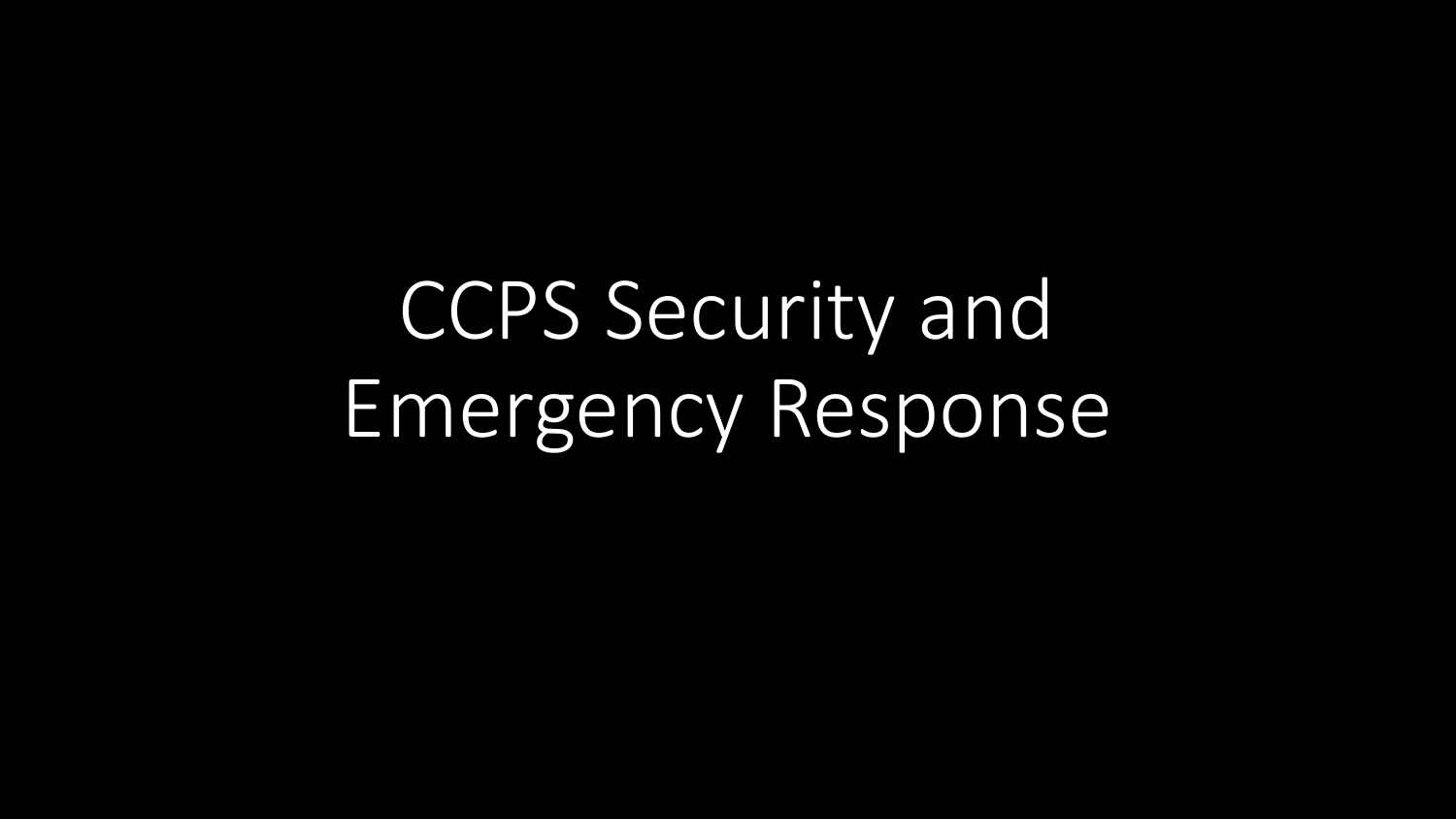### Goal

#### To provide a safe and secure learning environment for all students.

Security can be inconvenient

Balance security and efficiency

Cannot completely lockdown schools and operate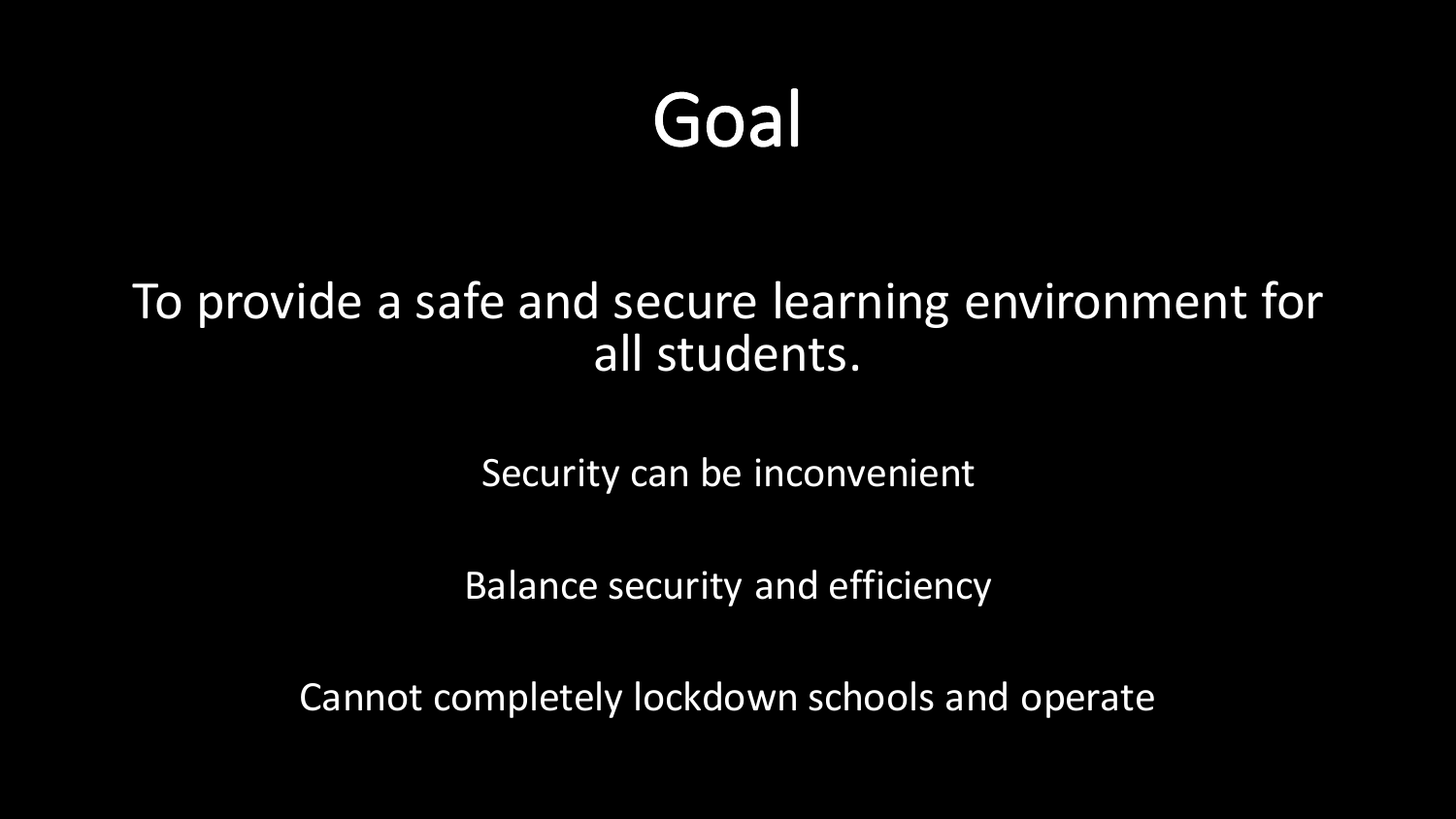### Visitor Management

- Standard practice for ALL visitors and parents
- Visitors are expected to use the intercom system
	- No answer call the schools main number (posted by the intercom)
	- Will be asked your reason for the visit
	- Report directly to the main office
- Do not hold the door open for other visitors
- Beyond the main office
	- Will be required to show valid govt. issued photo ID
	- No ID not permitted to go beyond main office without escort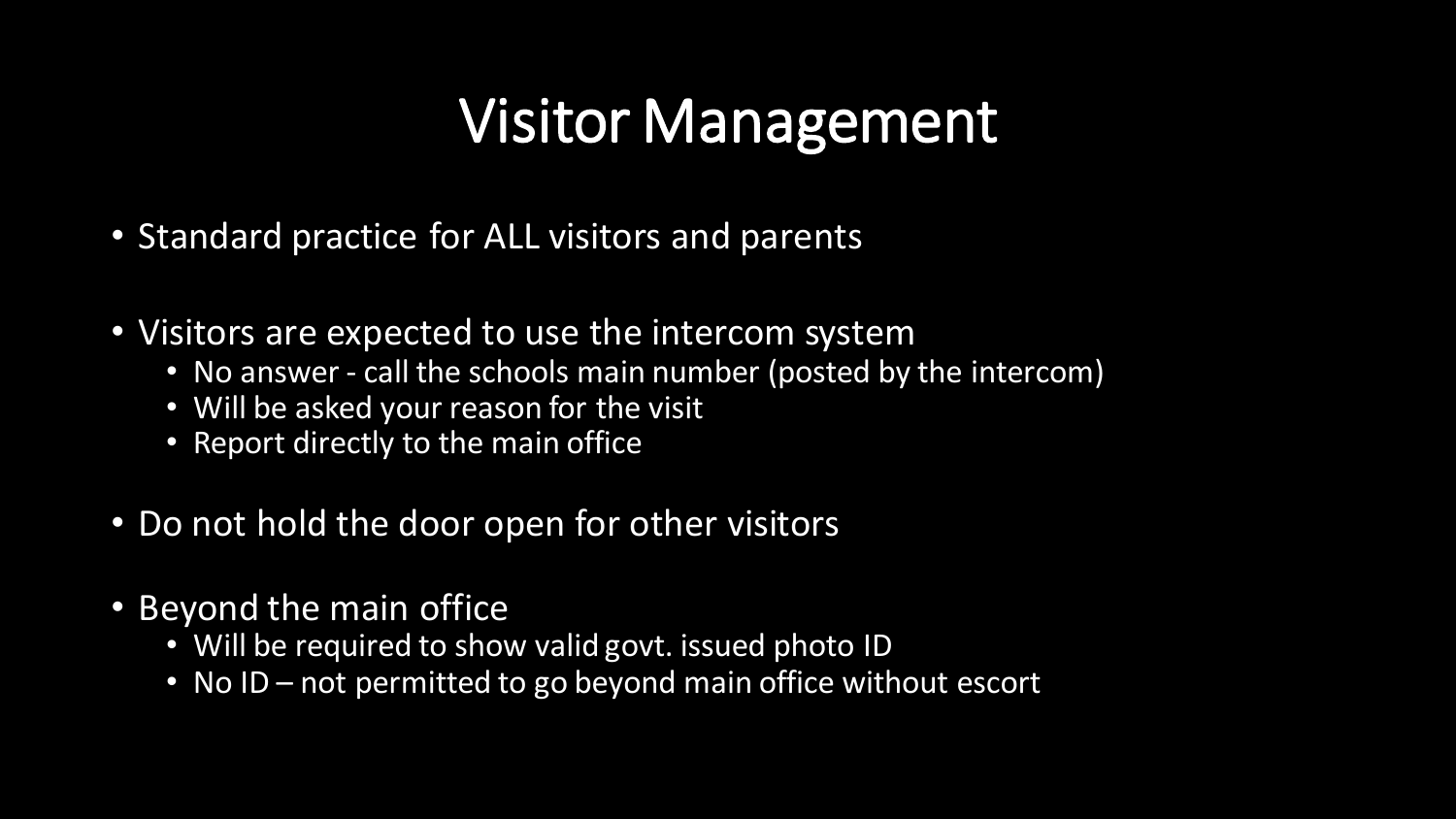### Special Circumstances

- Visitor management system might not be used for large events like assemblies, etc.
- Schools may require a RSVP for such events
- Elem. Schools may use blocks of time for visits during events like field day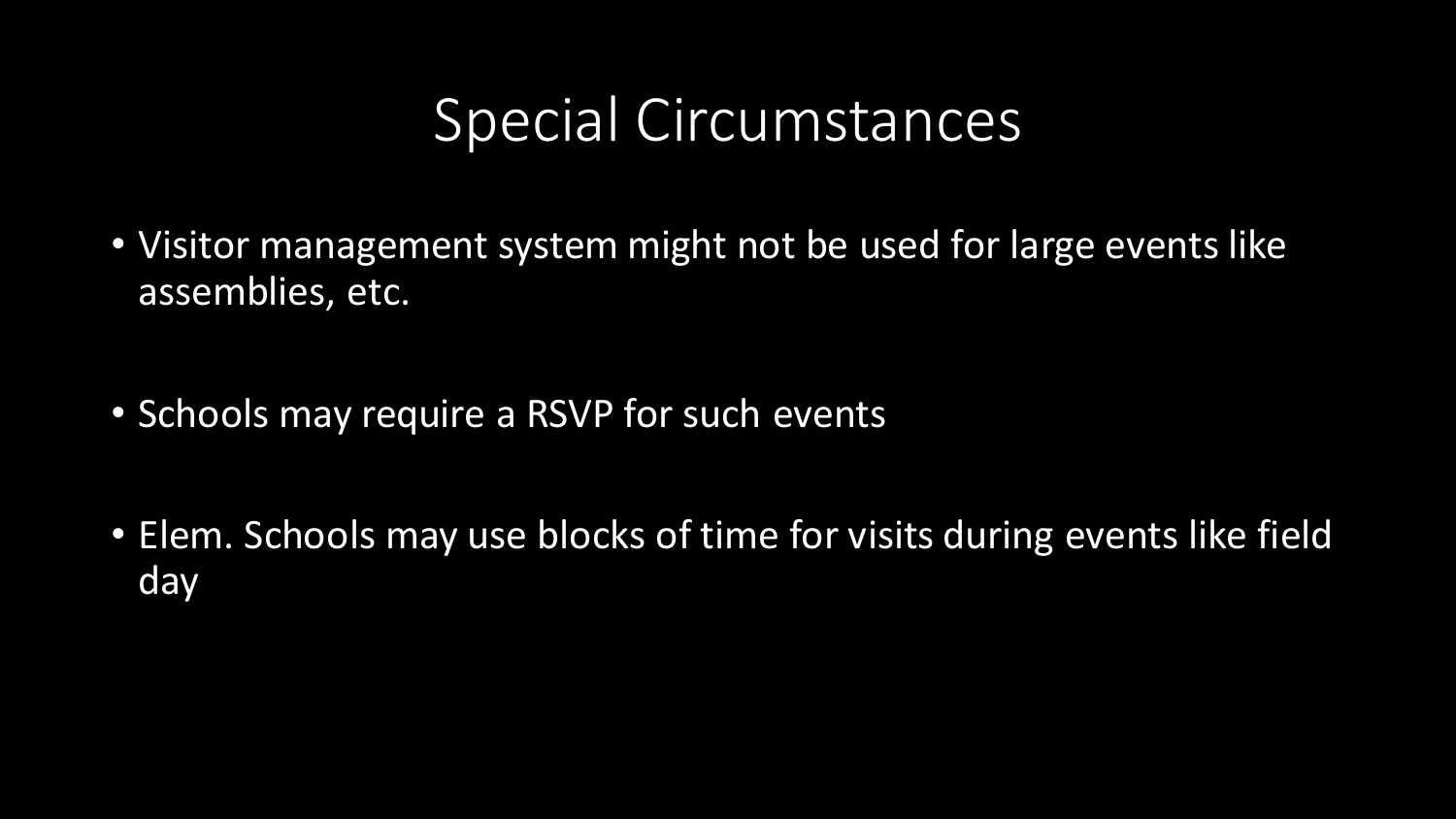### Standard Response Protocol (SRP)

- Critical incidents trigger one of 5 actions
	- Hold
	- Secure
	- Lockdown
	- Evacuate
	- Shelter
- Administrators and staff are trained on the SRP annually
- Staff also receives additional training for active assailants
- Schools to drill these actions in various forms (required by law)
- Most actions precautionary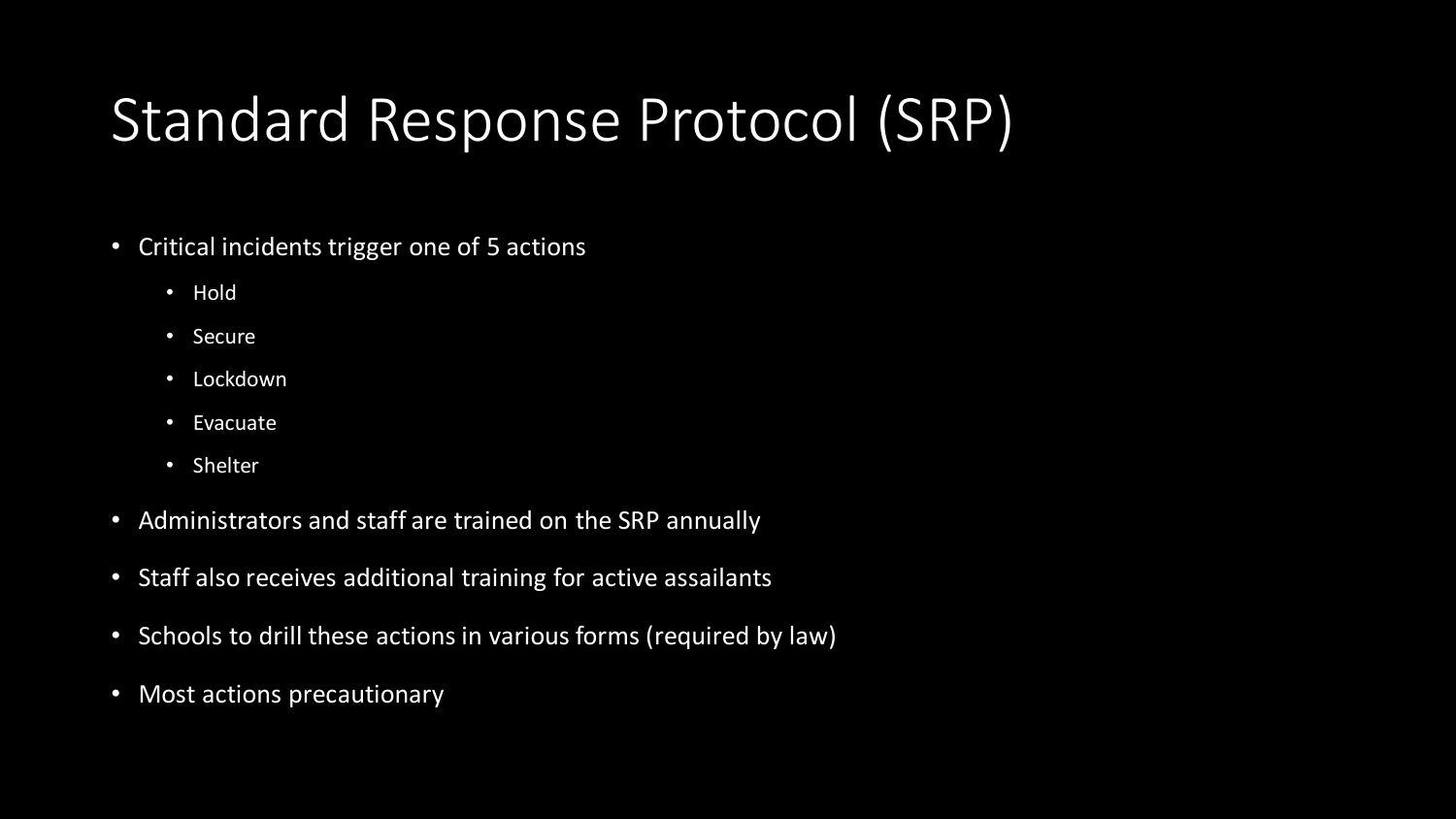### Parent Expectations

- Receive notification from Central Office
	- As soon as possible accurate information must be obtained
	- Remain by phone or email for updates/instructions
- DO NOT GO TO THE SCHOOL UNLESS INSTRUCTED
	- Many actions are precautionary school will return to normal activity
	- No access to students until situation is rendered safe
	- Responding to school compounds issues for staff and emergency responders
- DO NOT CALL THE SCHOOL FOR INFORMATION
	- Staff are busy handling incident
	- Updates will be sent via School Messenger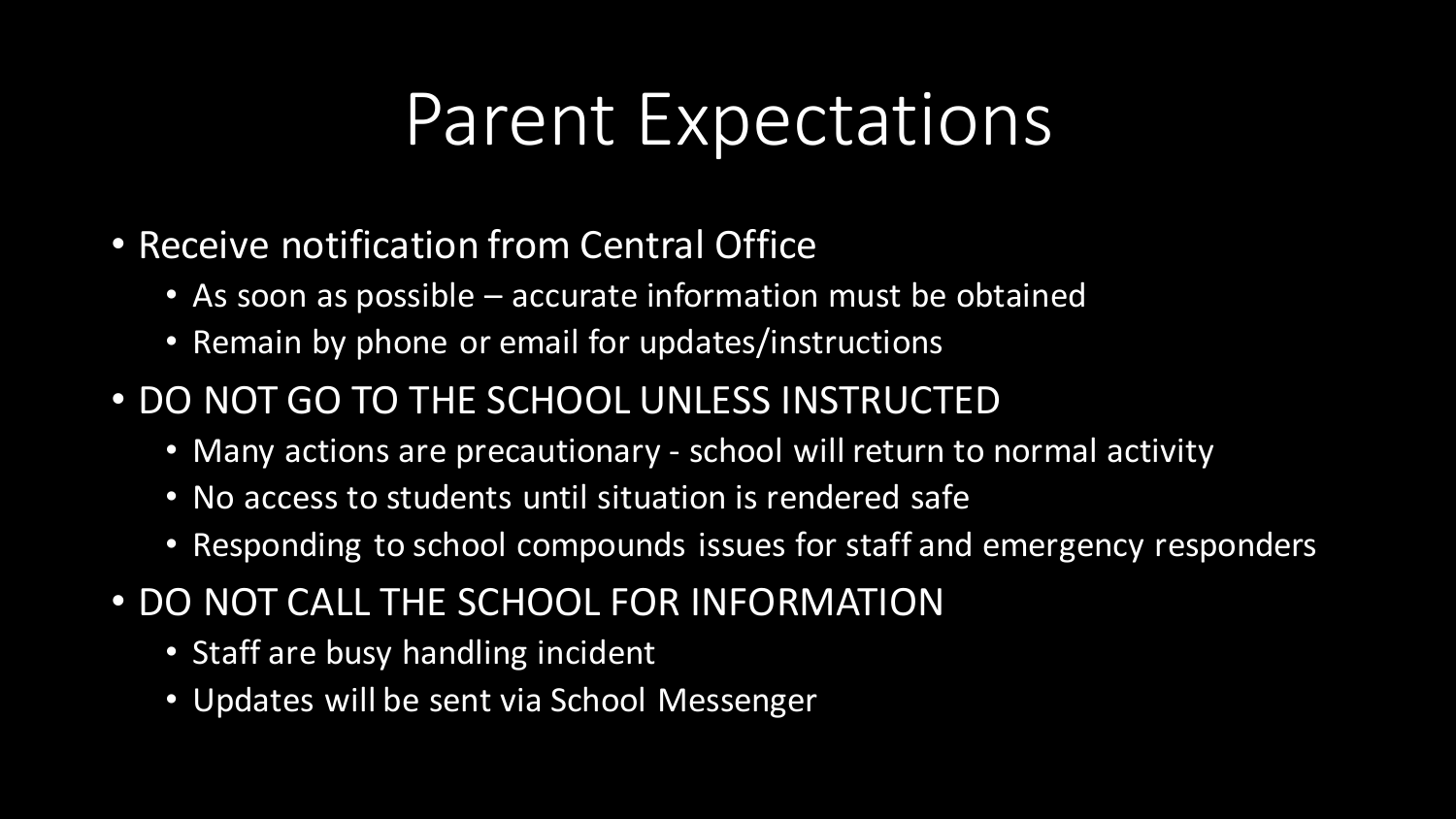

# HOLD

Internal situation (medical emergency, hazmat spill, etc.)

- Clear the hallways and remain in room
- No one enters the area in which isolation has been implemented
- Conduct business as usual within held room or area
- May be localized to one area or entire school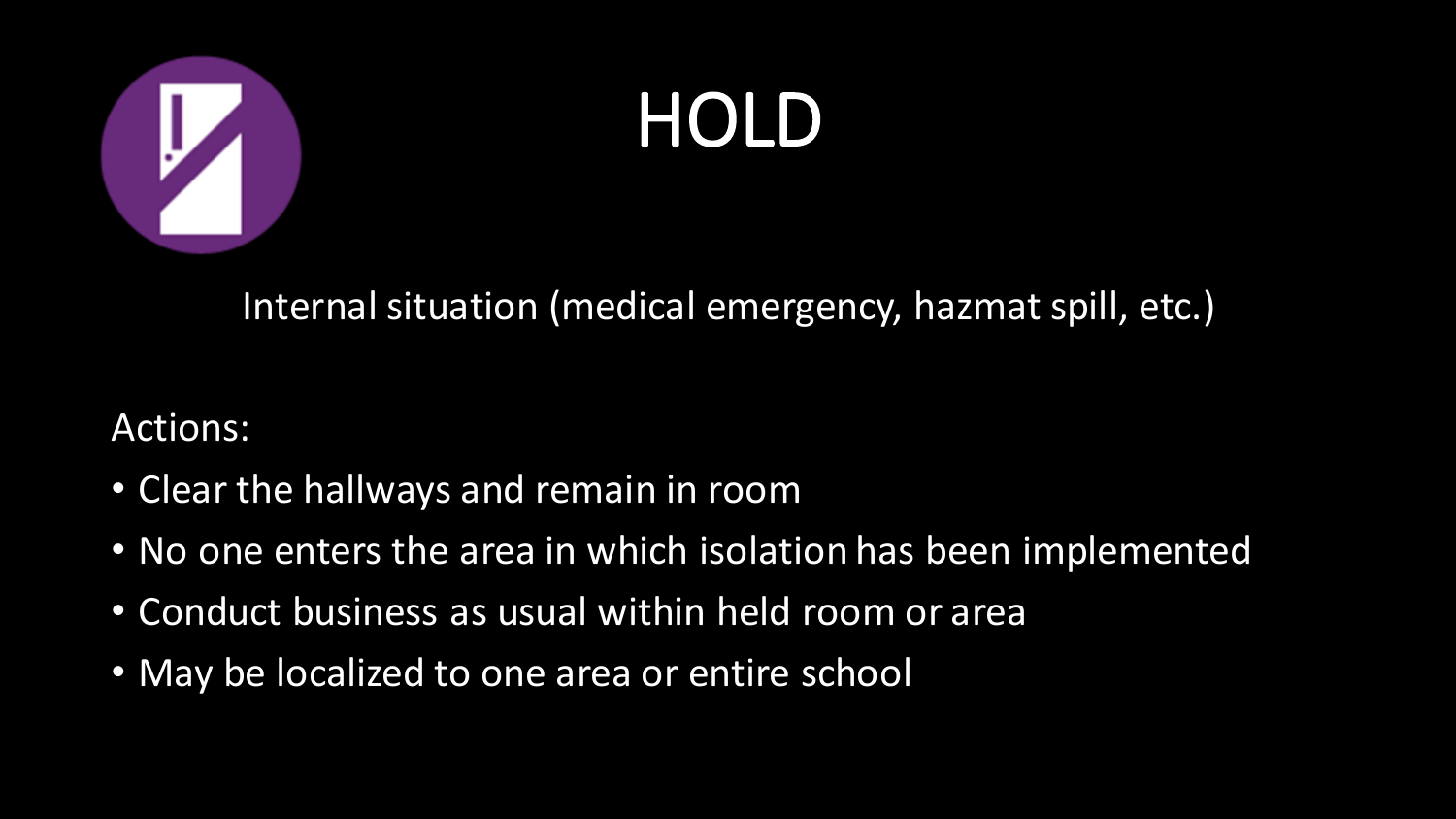

### SECURE

External Threats or Police Activity in Area

Actions:

- Verify all exterior doors are closed and locked
- No outside activity
- No one comes in or out of building
- Classes may change students may move around in building

\*THIS REPLACED THE OLD SRP TERM OF LOCKOUT\*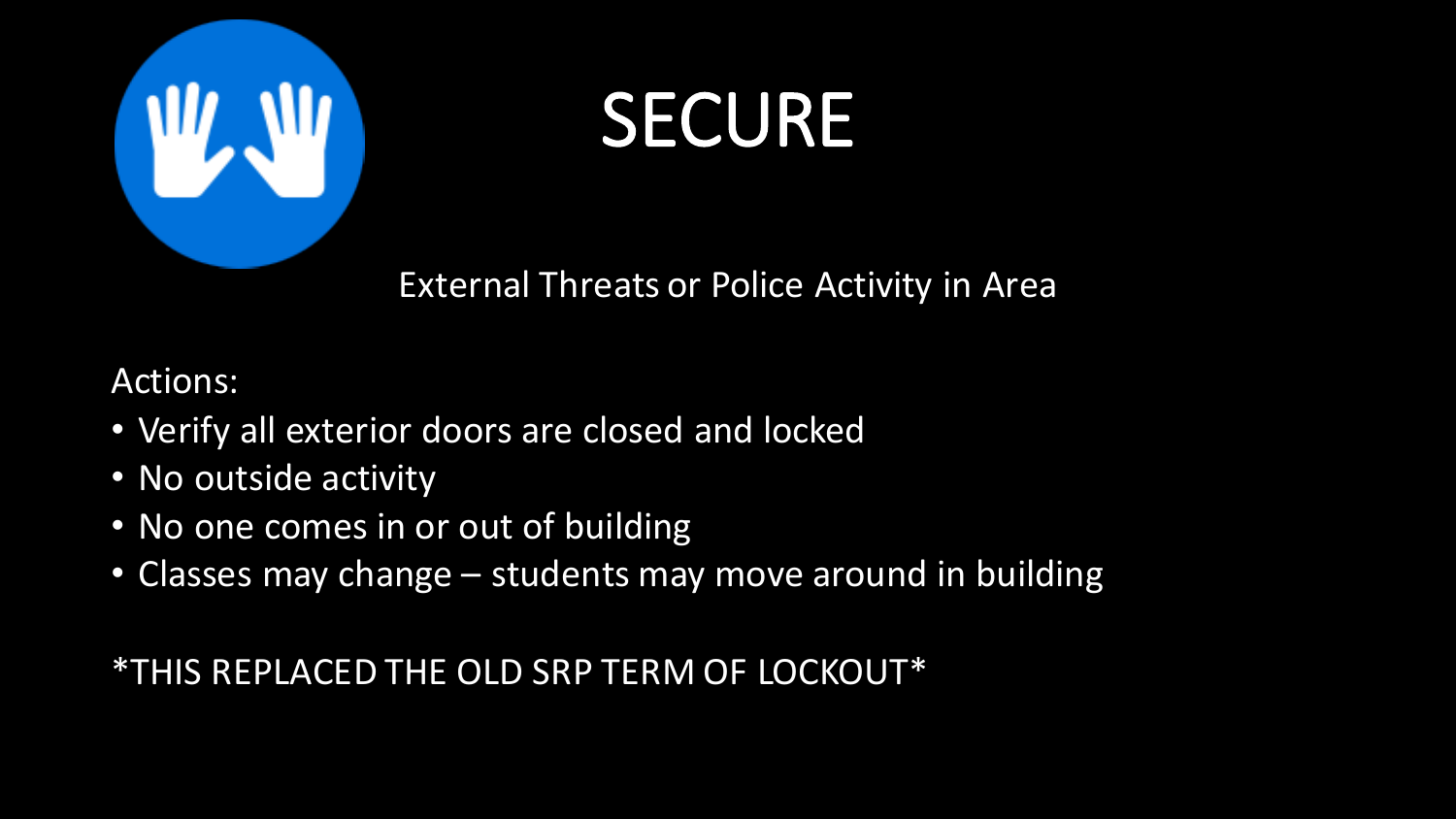

# LOCKDOWN

Internal Threats – Trespasser or Assailant

- Close doors (doors are staged in the locked position)
- Fortify doors barricade or tie off as appropriate
- Move away from doorway out of sight from hallway
- Quiet phones silenced and no talking
- Evacuate through primary or secondary exit if safe
- Students stuck in hallway evacuate through nearest safe exit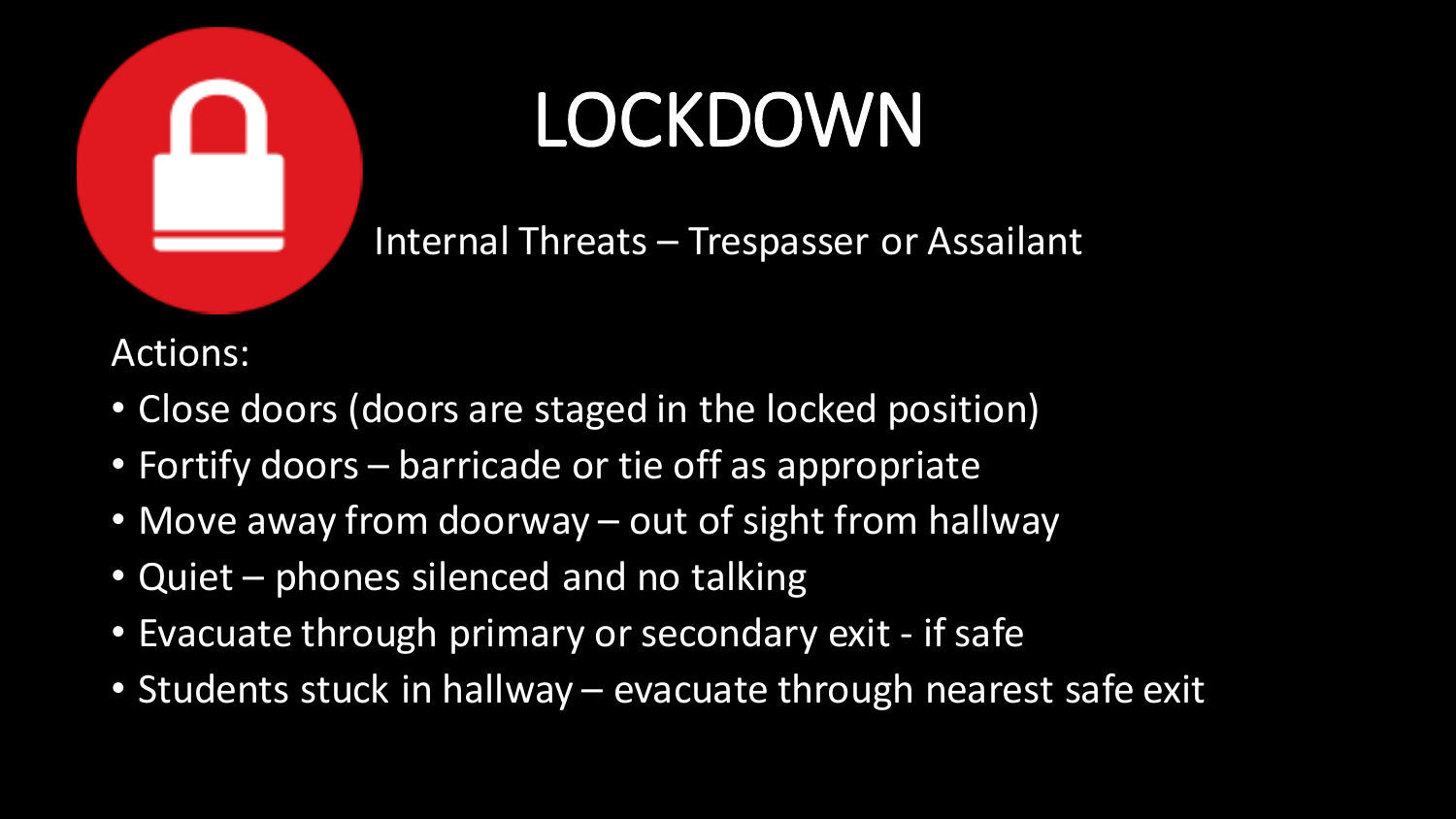

### EVACUATE

#### Directed - fire, gas leaks, bomb threat or other internal issues

- Evacuate through nearest safe exit
- Move to predesignated locations
- May reenter building if determined safe by fire department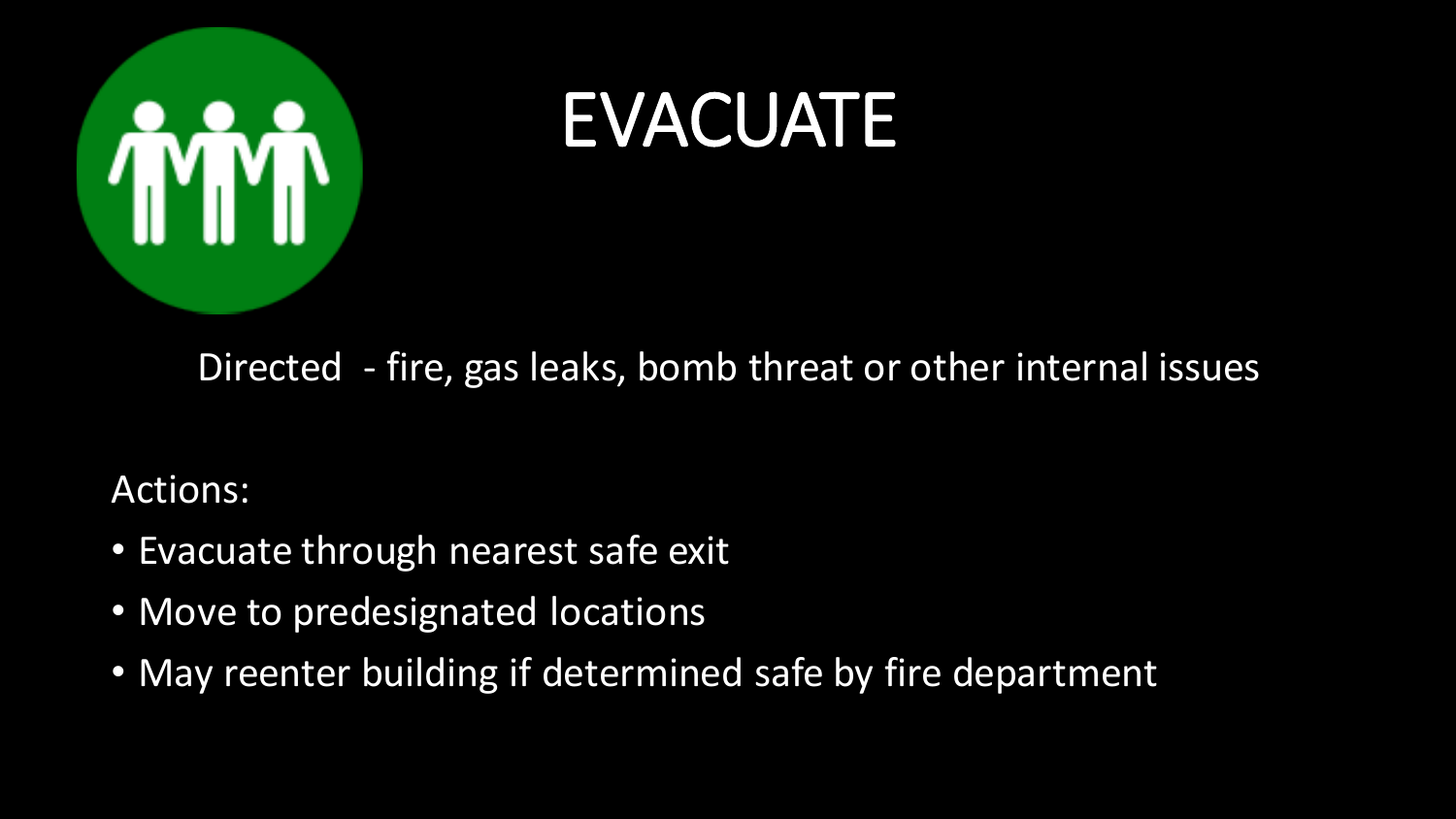

## SHELTER

External – Chemical spill, severe weather

- Remain inside the building
- Take specific actions due to threat i.e., tornado
- Depending on incident students may eventually be evacuated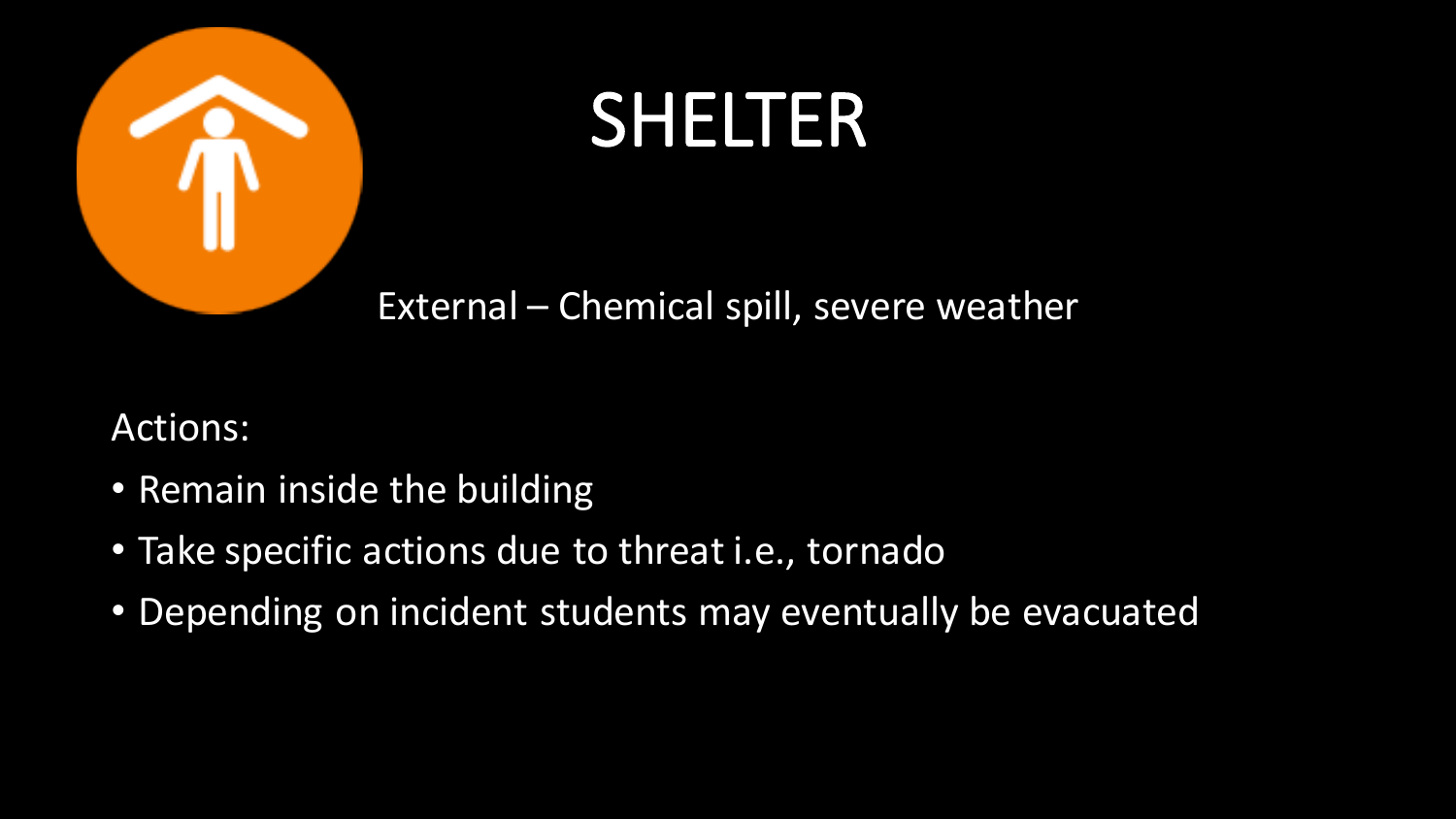## Reunification

If students are evacuated to another location:

- Guardians will receive specific instructions for student pick up or transportation via school messenger
- **Make sure you bring photo identification when picking up your student**
- Accountability is very important
- Guardians should exercise patience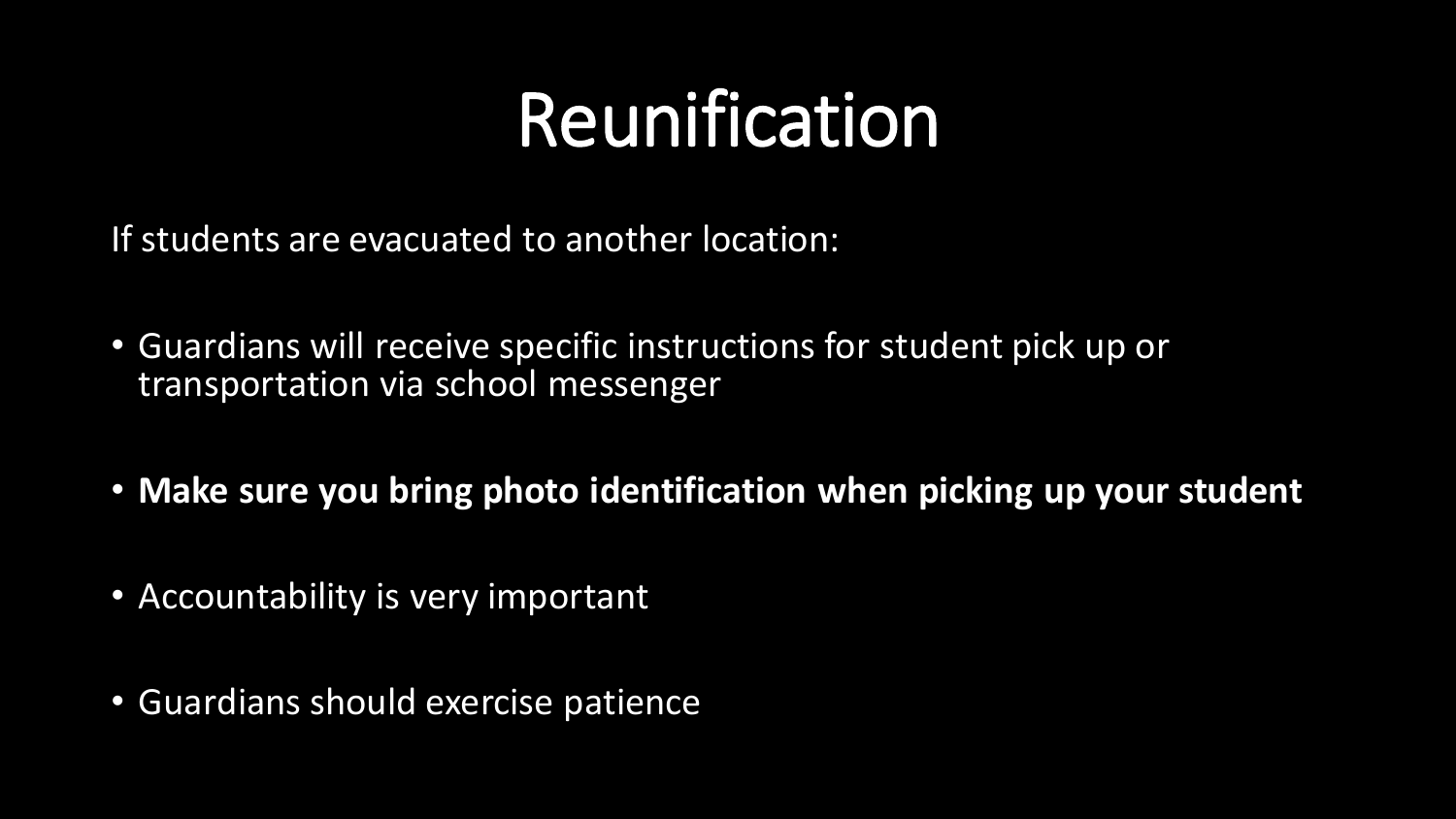# School Resource Officers (SRO)

Primary Responsibilities:

- Provide security
- Handle crimes that schools would normally request police response
- Develop positive relationships with students (mentor)

**Will not be used for or in lieu of school discipline**

**See CCPS - Security website for specific roles and authority for SROs**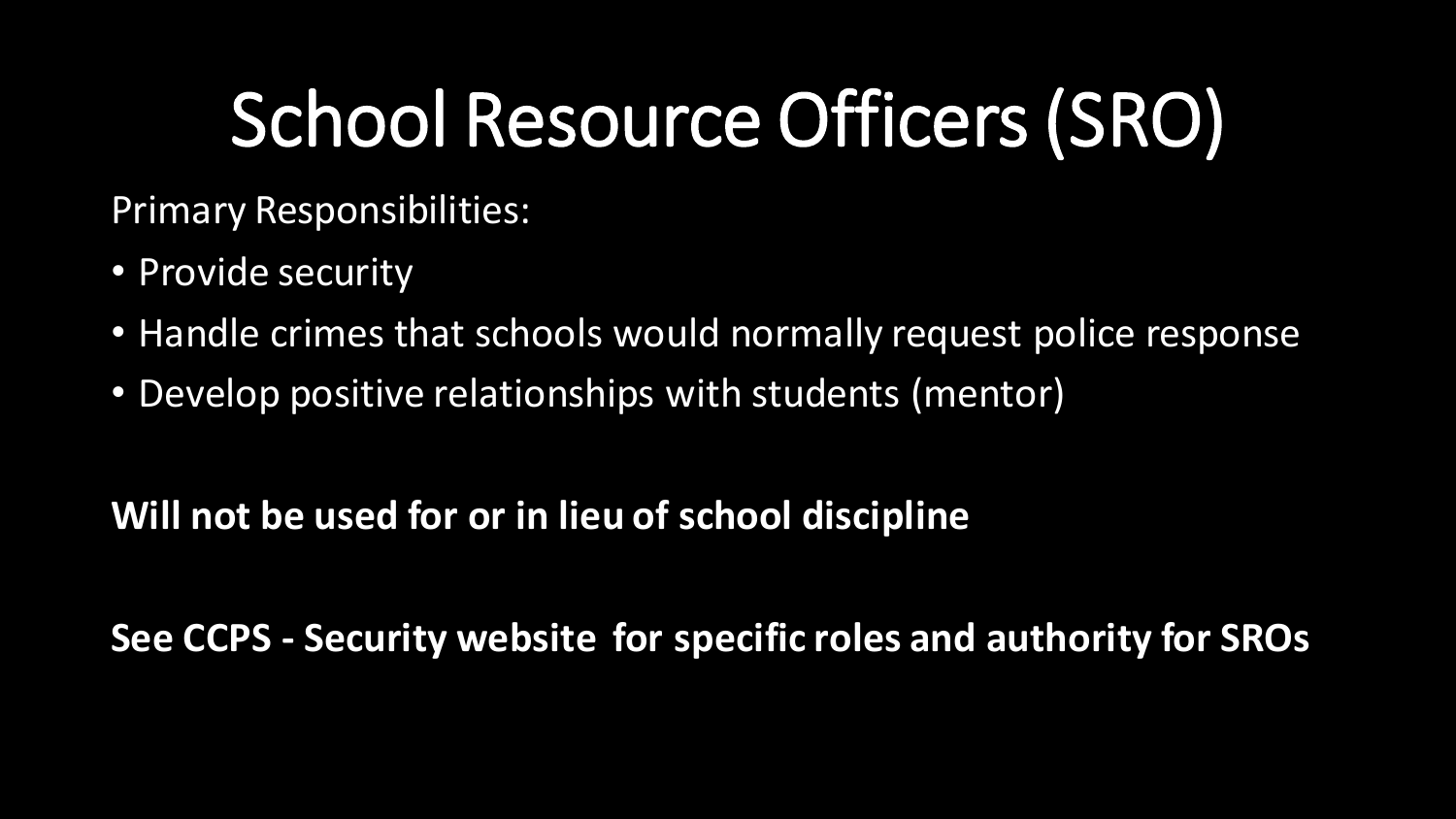## Security Initiative

- Middle schools without a permanent SRO's will have deputies assigned on overtime
- All schools will continue to receive routine patrols by law enforcement officers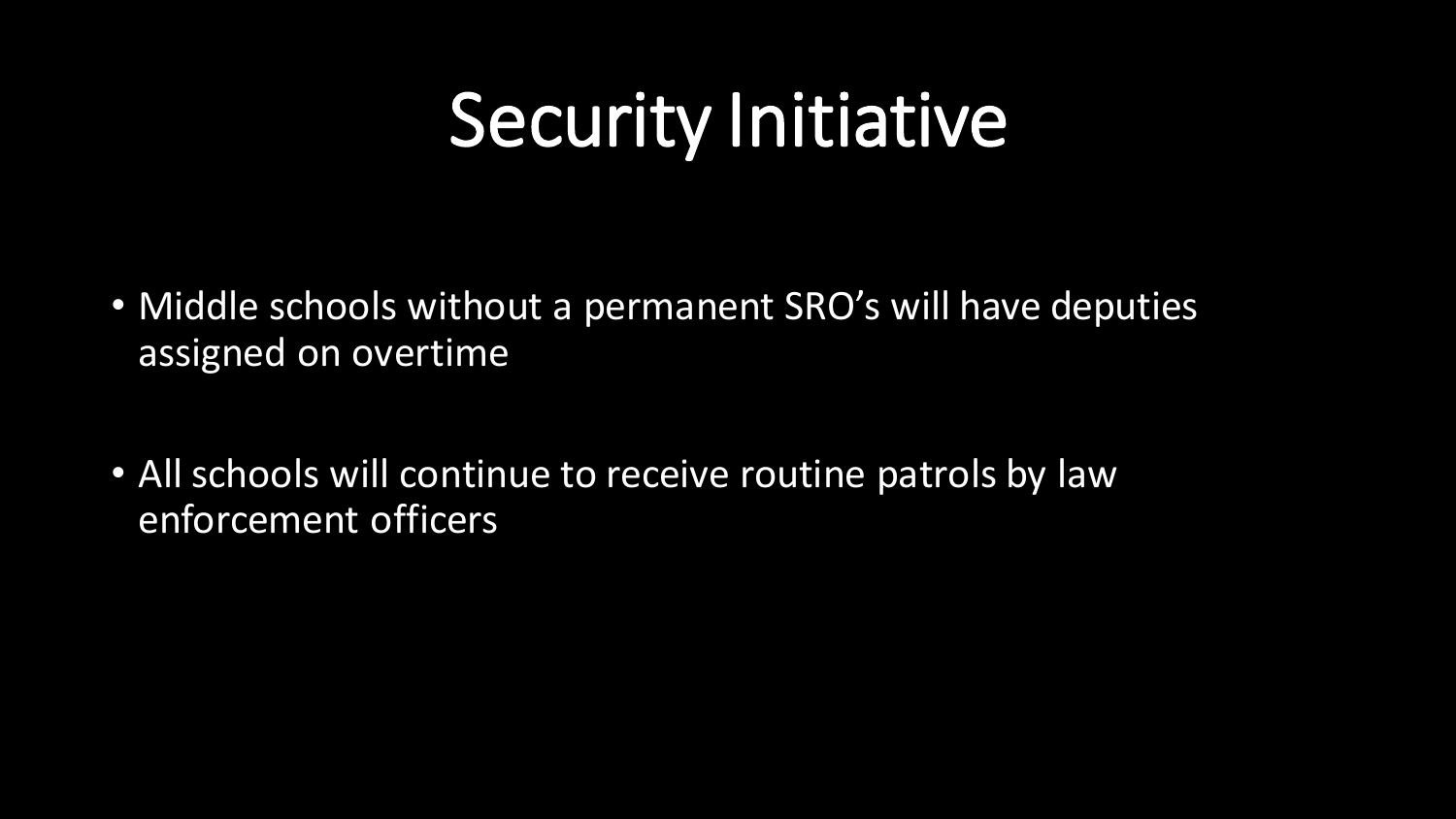### "See Something, Say Something" "Don't Repost"

#### Reporting

- Don't delay
- During normal schools hours report to school administrators
- After hours report to local law enforcement
- Social media threats should be photographed, or screen shot
- Never repost or spread rumors

#### **All** threats are treated seriously

- Collaborative Investigations school admin., school security and local law enforcement
- Most are unsubstantiated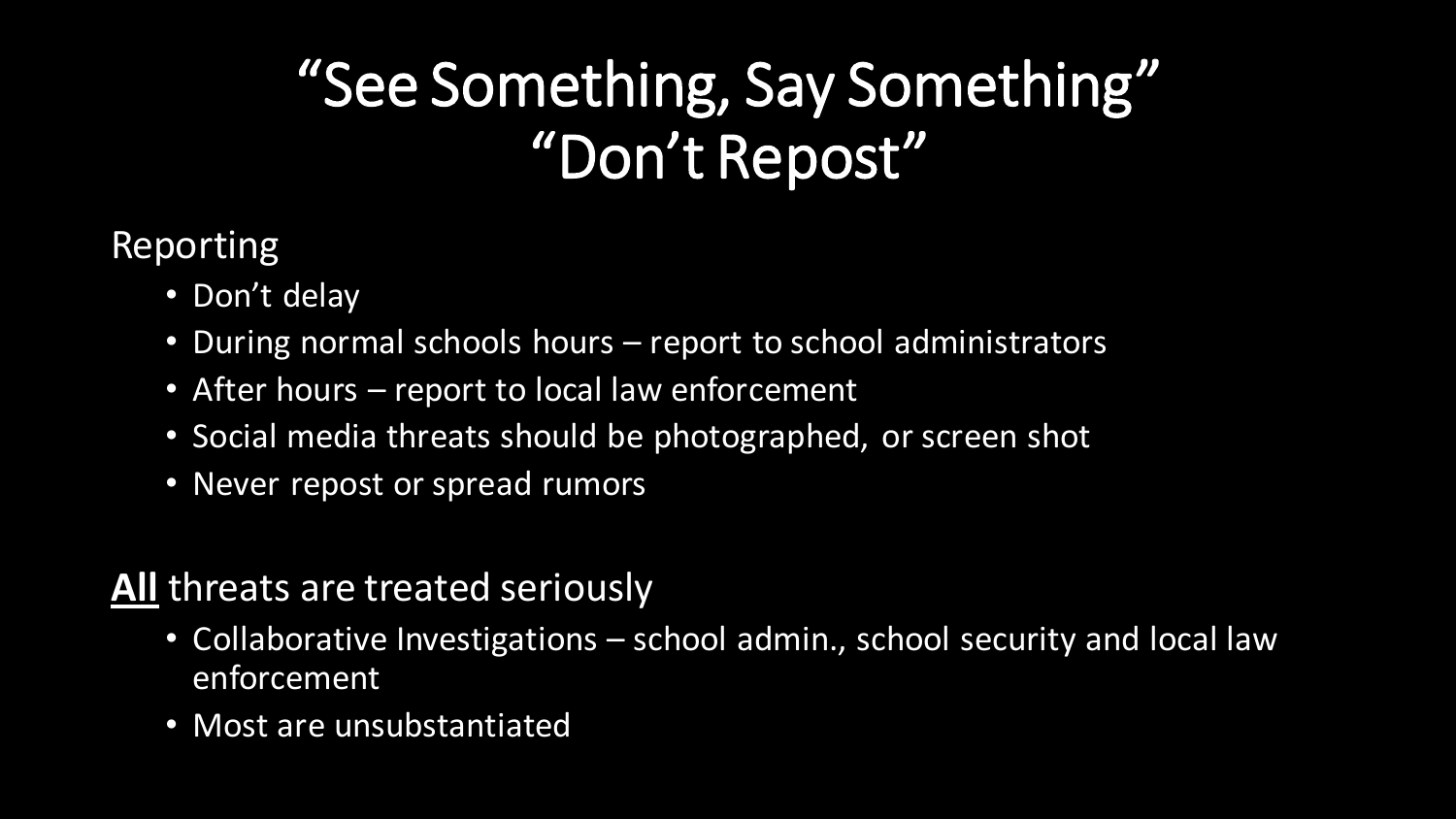### Safe Schools Maryland Tip Line